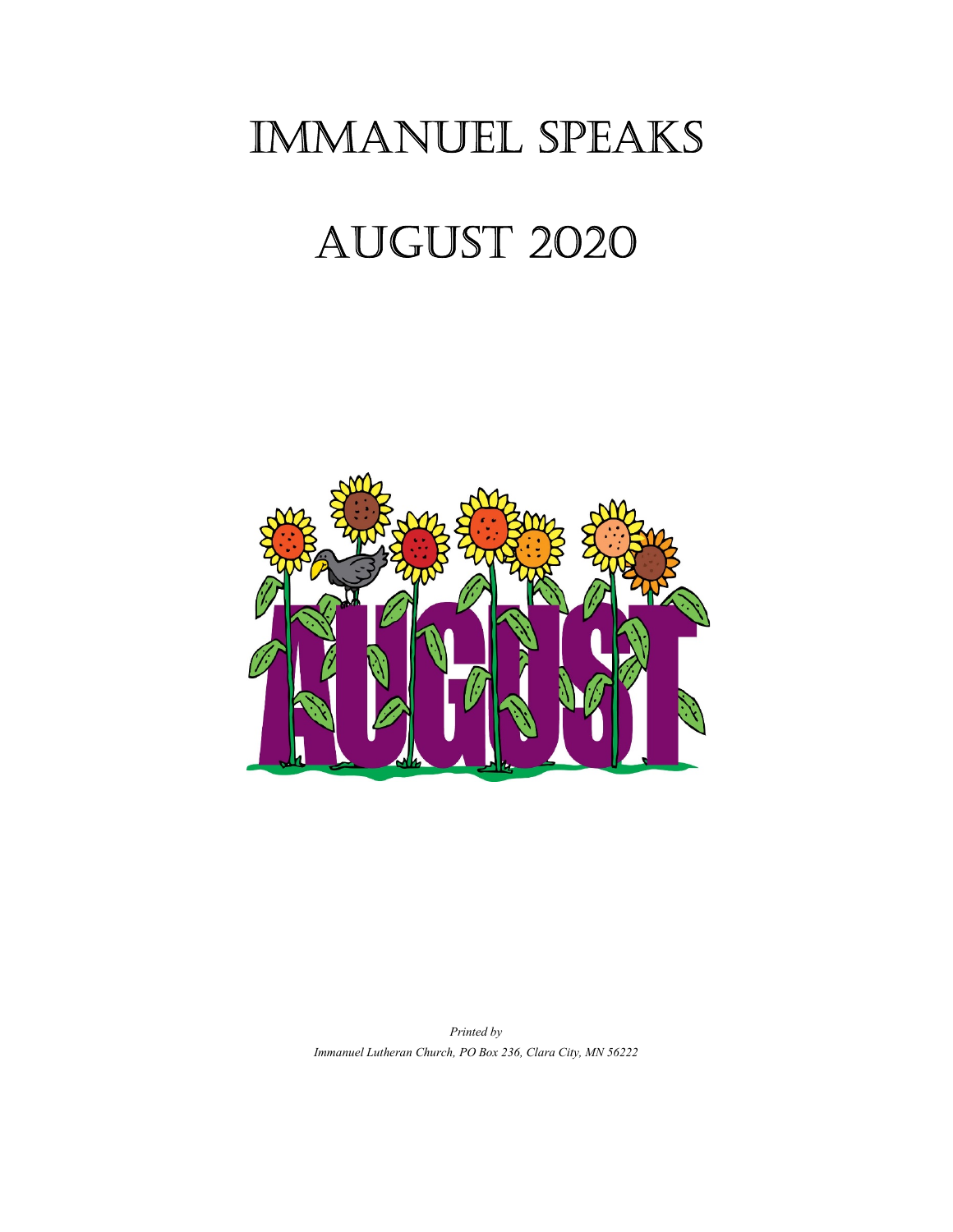Dear Friends in Christ,

What must we do to perform the works of God? What do we have to do to be accepted? What do we have to do to belong to God's family? What must we do to have the food that endures for eternal life? These are the questions that the crowds ask Jesus after the feeding of the 5,000 in John.

In many ways we still ask those questions today. And depending upon who you talk to, you will get a different answer. What must we do to perform the works of God? What must we do to have the food that endures for eternal life? Well, if we live a good Christian life, if we keep the Ten Commandments, if we love one another, then, then we achieve and receive these things. Our natural inclination as humans is to think that we have to do something; there has to be some effort on our part to achieve our salvation.

It is like when we were teenagers. I remember my high school years, and the different groups and clicks. In order to belong to them, to be a part of them, you had to act a certain way, talk a certain way, and dress a certain way. You adjusted your behavior and appearance in order to belong.

However, the problem with that line of thinking is in answering the question when have we done enough to be accepted and belong with that group? And so naturally when it comes to our relationship with God and our salvation we can ask that same question. Have I done enough to get into God's good graces? Luther dealt with this struggle for much of his life. When he entered the monastery, he outshined all the other monks in good works. He attended to his daily duties with great care, he prayed, he fasted, he studied scripture, and yet in the end he never felt like he had done enough. He knew that he was a sinner, and that no matter how great a life he lived he was far from perfect.

And I think the same could be said for our lives. As sinners, we can never fully live up to the life which God intends. We fail to love God with our whole heart, soul, and mind, and we fail to love our neighbors as ourselves. I know myself that I often fall short of the mark.

What must we do to perform the works of God? What do we have to do to be accepted? What do we have to do to belong to God's family? How do we work for the food that endures for eternal life? Our natural inclination is to think we have to do something. And yet as sinners we will always fall short of the goal.

But thanks be to God our salvation is not left in our hands. My friends look at Jesus' answer to these questions of belonging in John 6. He tells the crowd, "This is the work of God, that you believe in him whom he has sent."

Jesus in John six reminds us that there is nothing you have to do to be a part of God's family, there is nothing you have to do for your salvation. There are no works that you have to perform for I have already done it all for you. Through my sinless life, through my death on the cross, and through my victory over death and the grave, I have defeated the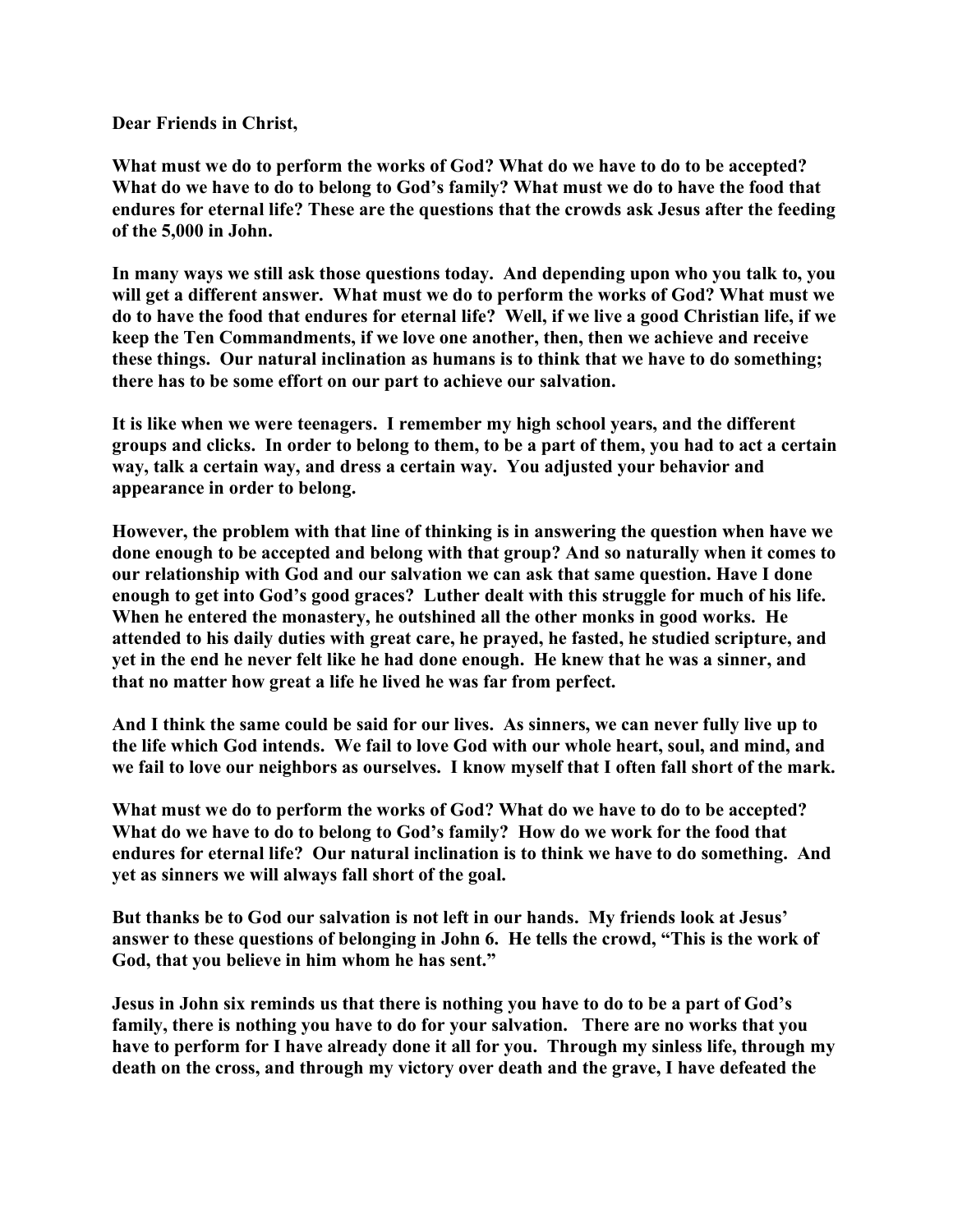power of sin, death and the devil. I have claimed you as my own. Come believe, put your trust in me.

The crowds looked for something they had to do, but Jesus redirects them to see things in a different light. He invites them to see that salvation is not something that we have to earn, but that it is pure grace. It is like when we get a Christmas present or birthday present, there are no strings attached, it is a sign of love and affection from the giver.

This my friend's is what God's love is all about. Jesus invites us to come and believe in him and to receive all that is his. Every time we gather through word, sacrament, and Christian community God reaches out to us and embraces us as his beloved children.

My friends, what must we do to perform the works of God? What must we do to have the food that endures for eternal life? The answer is nothing. God has given that to us already. All we simply have to do is trust and believe. All we simply have to do is open wide our hands and receive the bounty of our gracious and loving God!!!

In Christ, Pastor Joel



It is that time of year again. In a little over a month fall programming will begin again at Immanuel. With that being said if you are interested in teaching or helping with Sunday school, or are interested in being a small group/mentor for confirmation please give me a call in the office.

Pastor Joel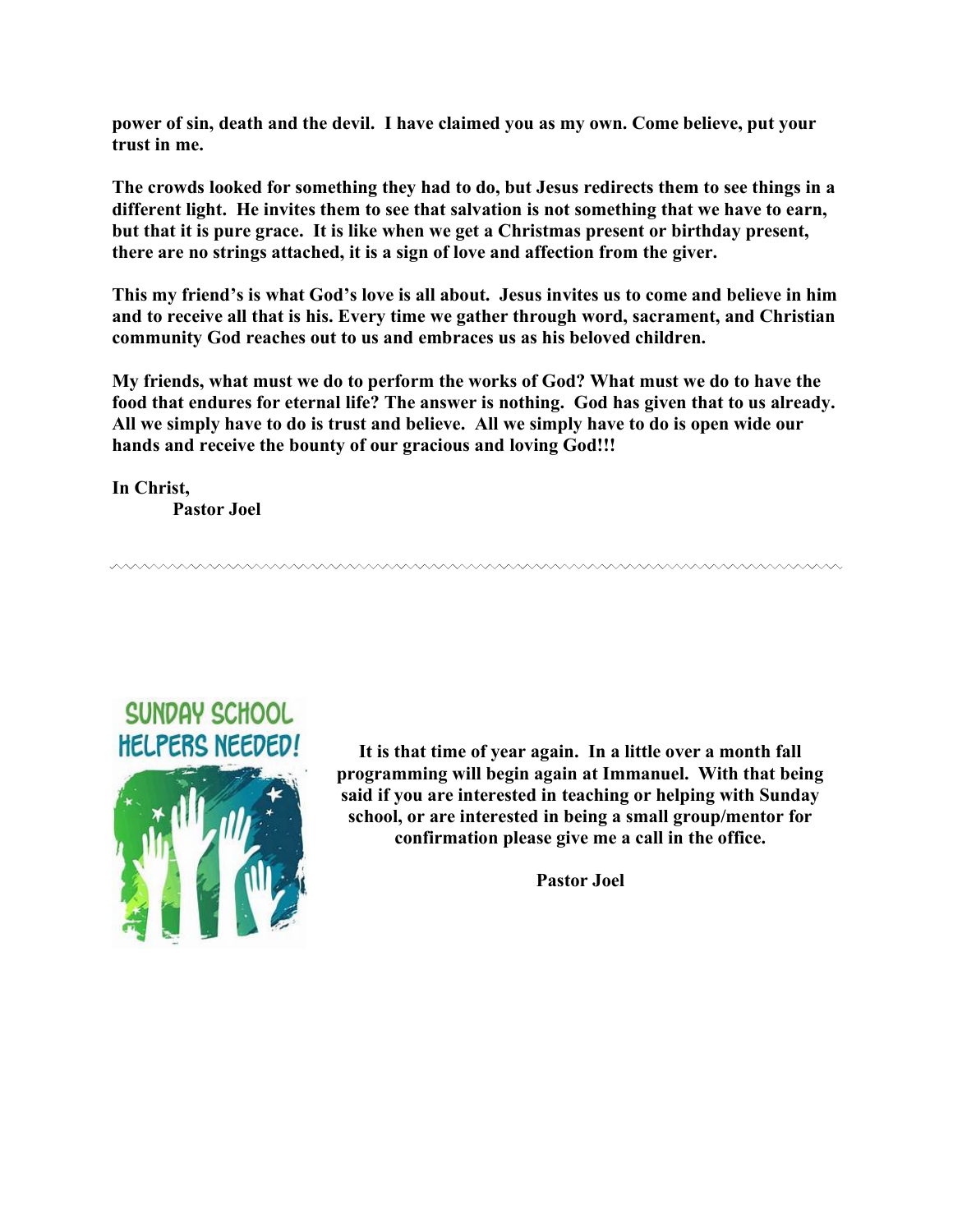#### Council Meeting Minutes July 13, 2020

Attending: Ross Pederson; Sandy Scanlon; Gary Meyer; LuAnn Kruger; Jim Jaenisch; Pastor Joel

Absent: Josh VanDerPol; Kathy Fritz; Isaac Gosseling; Duane Jaenisch

Meeting was called to order by President Ross Pederson at 7:45 p.m.

Devotions: Matthew 13. God will bring about the harvest wheat. Pastor Joel discussed of sowing with weeds. Farmer said leave them grow together you will save them both.

### Agenda:

### Reports:

Secretary Report: Minutes from the June 8 meeting reviewed one correction July 17 to June 17 for outdoor services. M/S/P to approve Secretary's Report.

Treasurer's Report: not available.

#### Committee Reports:

Sunday school: Rachel was looking into curriculum for social distancing and/or classroom education.

God's Work Our Hands was talking about the helping community members with tasks and general jobs people need help with.

Pastor's Reports: see attached; The drive in services were discontinued for equipment needed to be returned, and unpredictable weather. Discussion of virtual education over classroom education for Confirmation, Sunday school, VBS. Pastor Joel vacation July 17 to July 21.

#### Old Business:

-Church signs need attention. Gary will check on pricing of complete sign replacement of both signs. -Church services will resume on Sunday mornings unless there is a dramatic outbreak. Discussion of groups, using church facilities again like, AA, Circle groups, etc.

#### New Business:

-Discussion of donations.

-A new Blackstone cooking grill was donated for multiple cooking events (worked well with the July Community meal for the Burgers).

Council M/S/P to adjourn at 9:15 p.m. Respectfully Submitted, Jim Jaenisch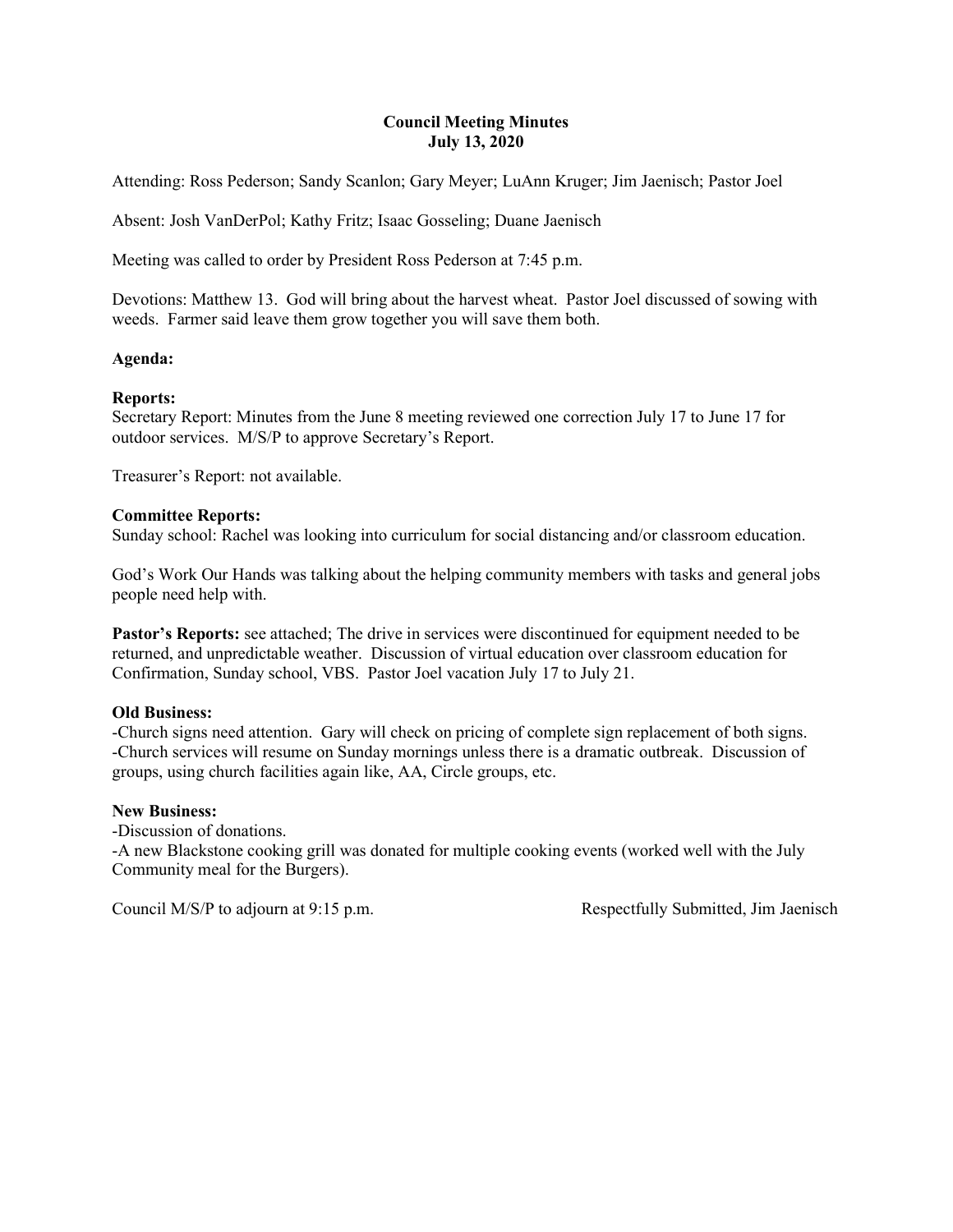### Pastoral Acts

40 in person/phone pastoral visits; 1 funeral: Wendel Pieper (June  $10<sup>th</sup>$ )

## Worship

Drive-in services held in church parking lot for the month of June into the first week of July. Due to unpredictability of weather (rain/hot & humid) and loss of sound system decision made to discontinue services for the remainder of July

-A big thank you to Derek Bluhm for the use of his sound system

-A big thank you to Duane & Tania Jaenisch and Josh Vanderpol & Kirsten for help in setting up sounds system and trailer

-A big thank you to council for ushering

-Thank you to Darci & singers: Gary Meyer, Carissa & Addie Pederson for helping to lead worship Drive-in service added for the month of June, possibly into July depending upon the recommendation of local health officials

Returned to in-person worship in Sanctuary June 21st

-CDC/MN Department of Health covid-19 plan placed on all church doors, and was sent out in June newsletter

Daily devotions posted daily on Immanuel Lutheran facebook page

#### Education/Youth & Family

WELCA Bible study @ PPP still on hold due to coronavirus

I have slowly started resuming out-door in person visits. Weather has not been the greatest between the heat and humidity and rain. Have sent an email to see if clergy can do outdoor visits  $\omega$  nursing home, nursing home has started family visits outdoors.

Green Lake Bible Camp has posted materials for at home summer camp, will begin posting that information on Immanuel facebook page.

#### **Mission & Outreach**

Community meal June  $7<sup>th</sup>$  served around 180. Community meal July 12<sup>th</sup> served around 145.

## Wider Church

Lakeland conference sent \$2,000 to our companion synod in South Africa to help with various needs: covid-19 response, food aid, and monies for churches as they respond to challenges of ministry and wading through the results of a disputed bishop's election.

#### Pastoral Self-Care

Will be on vacation Saturday July  $17<sup>th</sup>$  to Tuesday July  $21<sup>st</sup>$ ++++++++++++++++++++++++++++++++++++++++++++++++++++++++++++++++++++++++++++++++++++++++++++++++++++++++++++++++++++++



Our next Community meal is Sunday, August 2 from 5:00 to 6:00 p.m. On the menu: Sloppy Joes, Baked beans, Sweet corn and Dessert. We will be serving to go orders in the church alley way again. Please comment on the Church's Facebook page or call the office at 320-847-2138 with the number of meals you are wanting.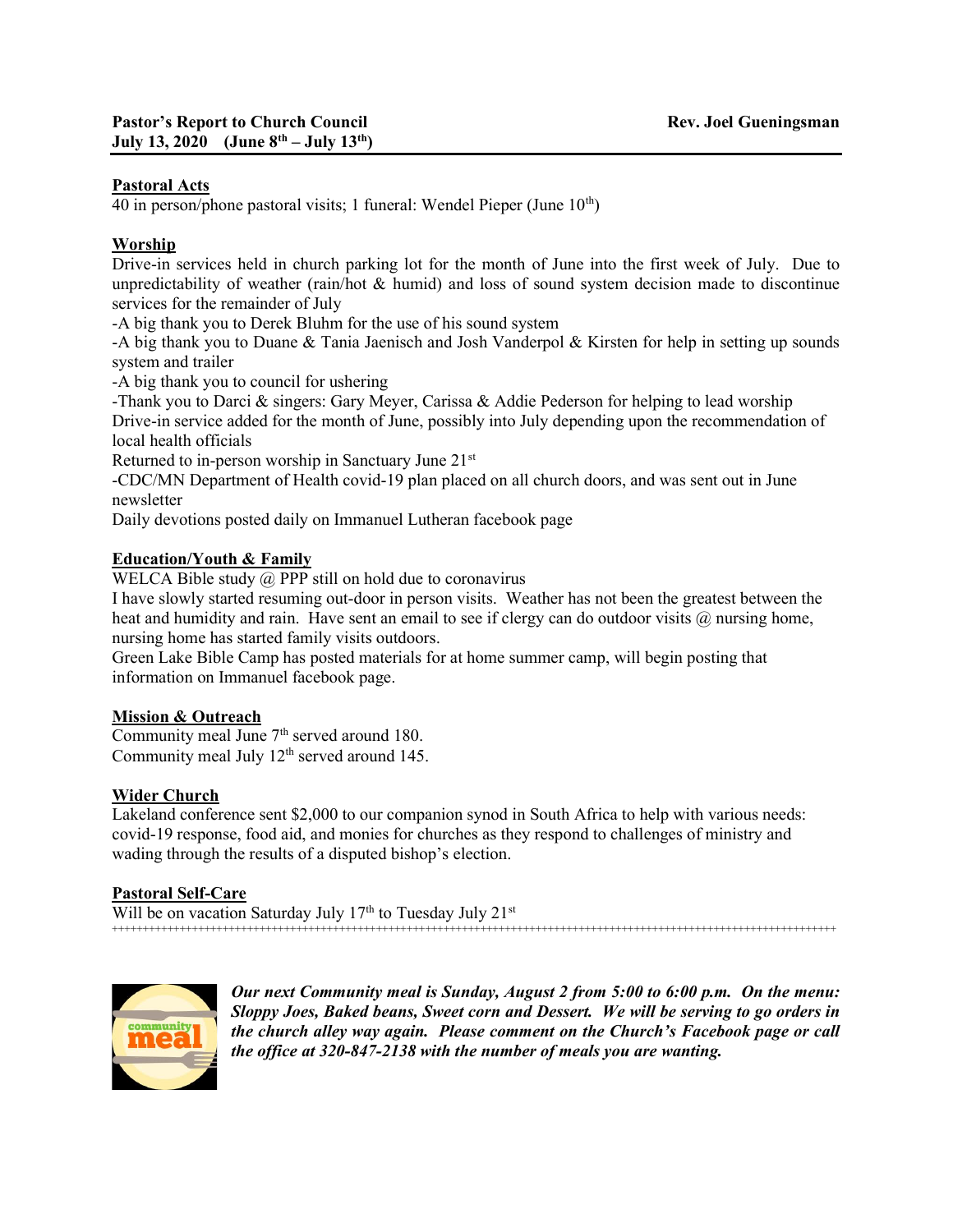Below we have printed the tribe's membership for September, 2020. The chair person (s) will be calling you in the near future asking you to help serve Immanuel in some way. Start thinking today what you can volunteer to help with…oh, and please say yes! We have been having a lot of trouble filling the few jobs we need help with each Sunday and if everyone takes one job, the 'needs' list would be filled. Thanks!

#### Tribe up for service in September 2020

#### Chairperson: Duane and Michele Shubert

Ross and Brenda Harms Duane and Tania Jaenisch family Brenda Kabisch family Glen Miller Gary and Deb Nelson Larry and Jane Niemeyer Al and Sharon Satre Duane and Michele Shubert family Steve Sunderland



2020 Offerings collected for the month of July: \$3,526.00

| Date              | Offering   |
|-------------------|------------|
| Wednesday, July 1 | \$740.00   |
| Sunday, July 5    | \$450.00   |
| Sunday, July 12   | \$795.00   |
| Sunday, July 19   | \$470.00   |
| Sunday, July 26   | \$1,071.00 |
|                   |            |

#### God's blessings to these couples on their special days:

Dave and Carol Groff 55 years on August 28 Jim and Linda Rhode 54 years on August 21 Keith and Sharon Harms 51 years on August 30 Roger and Linda Wilkens 50 years on August 14 Doug and Jayne Jarett 49 years on August 28 Bruce and Cindy Berghuis 43 years on August 13 Gary and Cindy Meyer 40 years on August 30 Steve and Tammy Tammen 38 years on August 28 Alan and Lori Petersen 37 years on August 20 Mike and Michele Prekker 35 years on August 3 Loren and Nancy Gosseling 35 years on August 23 Tim and Sara Sabe 32 years on August 20